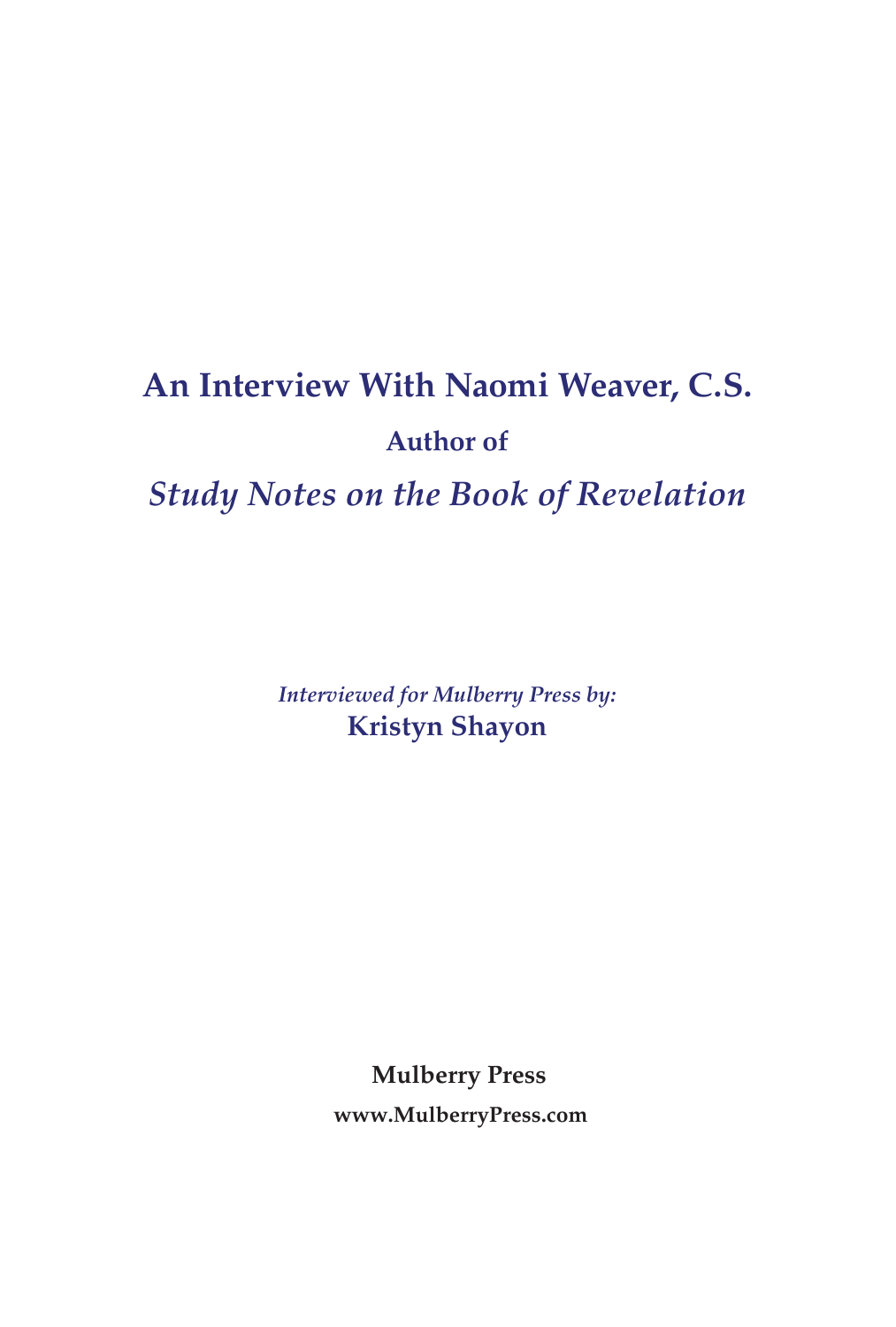# *Note to the Reader*

In 2007, Mulberry Press published a remarkable and insightful booklet, *Study Notes on the Book of Revelation*, by Naomi Weaver, C.S. Several authors have sought to offer insights to help people understand the narrative and symbolism of *Revelation. Study Notes,* however, goes beyond this to explain explicitly and in detail how *Revelation* is, as Mrs. Eddy says, on page 577 of *Science and Health*, "...the acme of this Science as the Bible reveals it."

There has been such interest in *Study Notes* by Mulberry Press readers that we asked Naomi Weaver to join us for an audio interview so we could ask many of the questions readers were sending along to us. The interview was hosted by Kristyn Shayon and posted to the Mulberry Press website in June 2007.

To aid those whose computers are not equipped with audio capability, we have prepared this transcript. Readers are welcome to distribute this PDF freely to any who may have an interest in Christian Science and *The Book of Revelation*.

*Study Notes on The Book of Revelation* is available as a 42-page softcover booklet on the Mulberry Press website.

#### $\hat{\sigma}$

It cannot be said too often that although an individual's understanding of Christian Science will continue to unfold, the full and complete statement of this Science is contained in the Bible and "*Science and Health with Key to the Scriptures*" by Mary Baker Eddy. No other writings can substitute for these.

The publications of Mulberry Press are motivated by the deepest love and respect for the life and work of the Discoverer and Founder of Christian Science.

Copyright © 2007 Mulberry Press. All rights reserved.

No part of this publication may be excerpted, condensed, sold or quoted without the permission of the publisher.

www.MulberryPress.com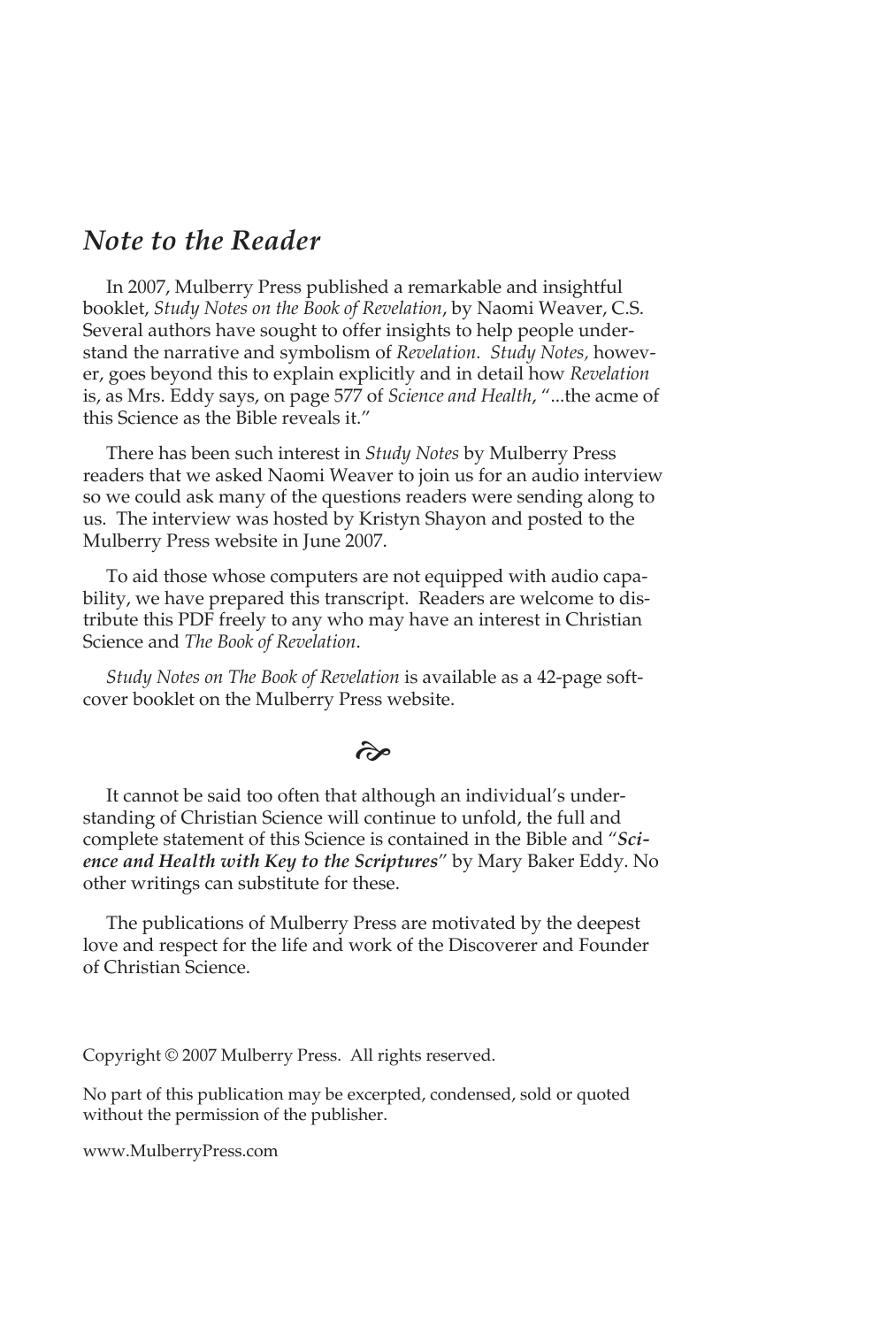## **An Interview With Naomi Weaver, C.S. Author of** *Study Notes on the Book of Revelation*

#### *Kristyn Shayon:* **What goals did you set out to achieve by writing** *Study Notes***?**

*Naomi Weaver:* I had been reading books of the Bible and some of Mrs. Eddy's shorter books straight through, from beginning to end in one or two sessions. Seeking a way to gain a better understanding of Christian Science through the Bible, I came across Mrs. Eddy's statement in *Science and Health* in the chapter entitled "The Apocalypse" that St. John's vision is the acme of this Science as the Bible reveals it. That answered my quest perfectly, and so I decided to study *The Book of Revelation*. My initial reading of the book served to intrigue and mystify me in equal measure.

I created an outline of the sections of *Revelation*, its divisions into seven visions, and the sub-divisions of those visions into seven. I read several books on the subject and thought a great deal about it. Gradually I sketched the skeleton of John's book. Then I studied the symbols. It is essential to understand the symbols in order to follow the sense and understand the metaphysical meaning. I drew up a glossary of meanings of words as used in the Apocalypse. This became a set of code-breaking notes, which I called *Study Notes on the Book of Revelation*.

Several years later Mulberry Press suggested that I expand these notes into a booklet, which could form a short-cut for readers who had not yet concentrated on *The Book of Revelation*. These study notes would enable them to get quickly into the narrative without going through mechanics of analysis which I had already done.

Initially I had intended to write a "neutral" set of study notes which would be helpful to the general reader. However, an interesting thing happened. I found that the more I looked into *Revelation* the more I found Christian Science. In the end it proved impossible to write about *Revelation* without uncovering the exceptionally close connection it has with Christian Science. Mrs. Eddy said in a conversation with the newspaper reporter Joseph I. C. Clark that she based her conception of religion and laid the foundation in Christian Science on The Ten Commandments, The Ninety-First Psalm, The Sermon on the Mount and The Revelation of St. John the Divine.<sup>2</sup>

My goal was to have a short but reasonably complete explanation of the symbolism with a synopsis of the book itself making a guide to reading and understanding *Revelation* fairly well on a first or second attempt.

*Shayon:* **What should a reader expect to gain from reading and using** *Study Notes***? How is** *Study Notes* **organized to help** 

*Please Note:* Unless otherwise noted, all footnotes refer to the writings of Mary Baker Eddy.

*S&H* 577:30

<sup>2</sup> Joseph I. C. Clark, *My Life and Memories*, (1915), page 337.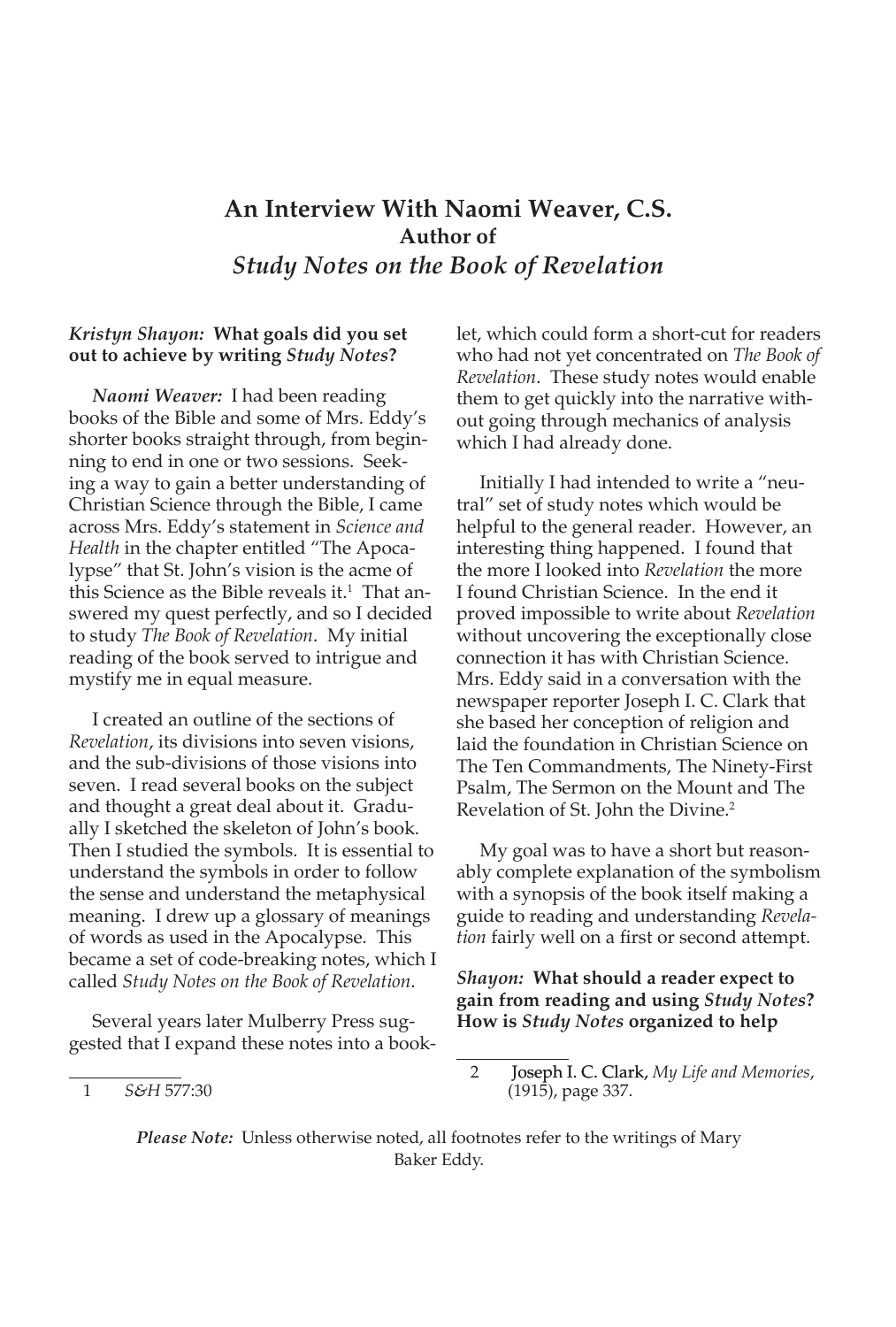#### **readers understand** *The Book of Revelation*  **more easily?**

*Revelation* is a book of prophecy, of spiritual insight. It is not a prophecy of material events or people, either in the past or in the future. It is extremely complex and deliberately opaque. *Revelation* recounts an entirely mental warfare. It is a revelation and it has to be understood by revelation. And this involves digging into the text to uncover the deeply metaphysical substance embedded in it.

*Study Notes* is a concise booklet, which gives some of the history behind the writing of *Revelation*, and some information about the Gospel of John. In his gospel John wrote chiefly of the light – a symbol for understanding. *Revelation* recounts the mental warfare between the darkness of ignorance and the light of the understanding of God. There is an explanation of the symbols which John used. It explains the symbolism of the numbers and a glossary of the word symbols. Mrs. Eddy has observed that the most eminent scholars have concluded that there is a dual meaning to every Biblical passage and that, in order to get at the metaphysical meaning it is necessary to read the inspired Biblical passages rightly.3

At the heart of the booklet is a chapter entitled "*Synopsis and Structure of The Book of Revelation*." This synopsis shows the division of St. John's book into its component parts, based on the number seven. It gives a summary of each of the parts, namely, of the seven visions and prologue and epilogue. It shows the connections between each section.

There is a *Questions and Answers* section dealing with, for example, the nature of an apocalypse and whether or not the book should be taken literally. And all through

the booklet run the connections with Mrs. Eddy's writings and Christian Science.

#### *Shayon:* **When a person receives his or her copy of** *Study Notes***, what is the best way to start on what will most likely be a discovery of several parts?**

*Weaver: Study Notes* includes a section entitled "*How to Use Study Notes*". This suggests a sequence of preparatory reading of, for example, the Gospel of John, before getting down to *The Book of Revelation*. The numbers John uses are very interesting and clarify the symbolism enormously. At the centre of the book, is a "*Synopsis and Structure*" of John's book. This summarises the divisions into the seven visions, the prologue and the epilogue, with the Bible references given so that they may be found easily.

#### *Shayon:* **John wrote** *Revelation* **as an apocalypse rather than a straightforward narrative or exposition. As a type of "literature" or story format, what is an apocalypse and why did John use this form?**

*Weaver:* Assuming that the author of *Revelation* is St. John who wrote the Gospel, it is fair to point out that John's Gospel is fundamentally different from the synoptic gospels of Matthew, Mark and Luke. John seems to have been the only one who understood that Jesus's message could not be understood materialistically in terms of Orthodox Judaism. Unlike the synoptic Gospels, John's Gospel is not historical but explanatory. John realised that Jesus taught a kingdom that was spiritual, not physical, and that the day of judgement he promised had nothing to do with the supernatural convulsions of the Jewish apocalypses. John's Gospel ties the teachings of Jesus to his demonstrations of the perfect God, the God of light only, rather than an anthropomorphic God of light and dark. In John's

<sup>3</sup> Mis. 168-171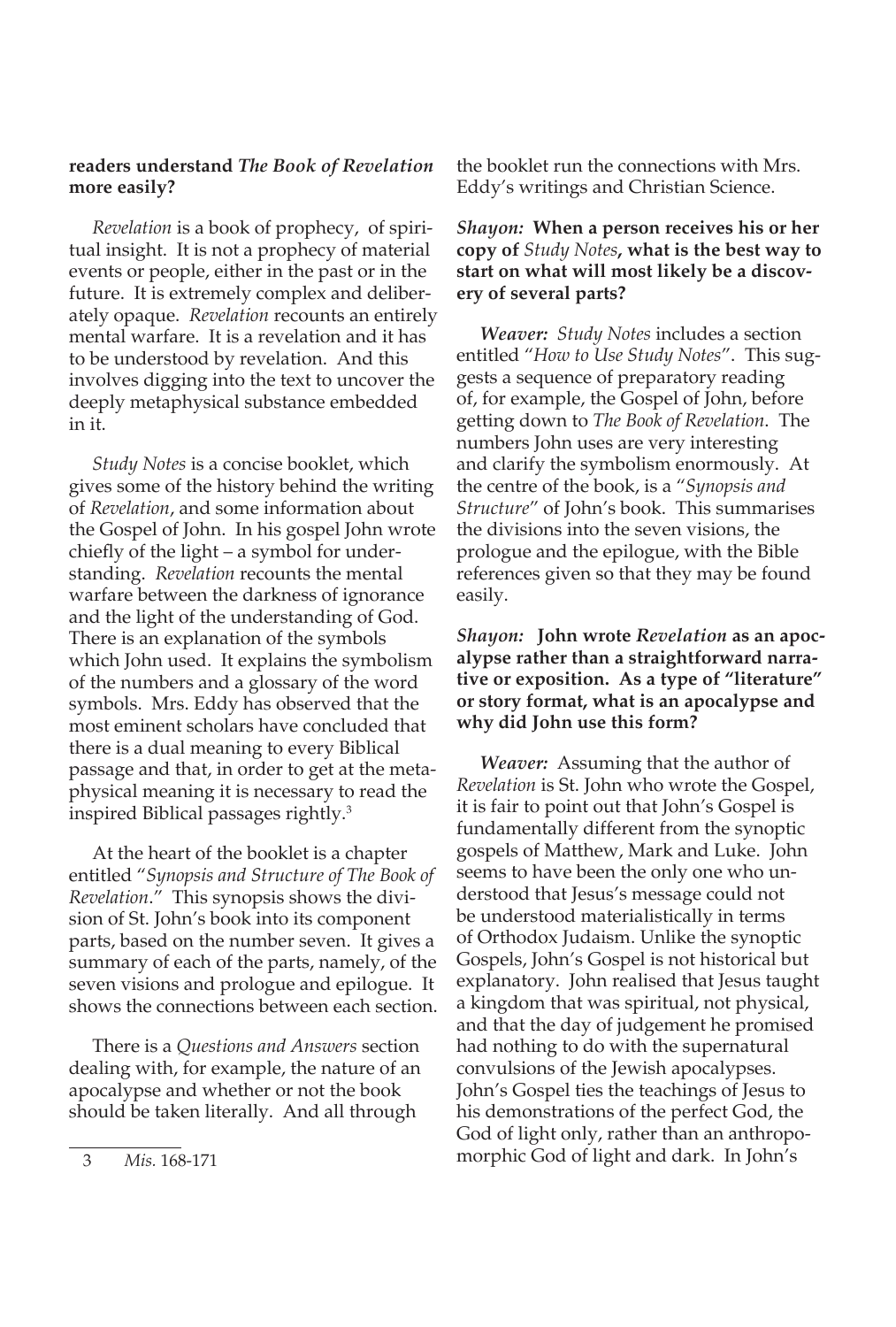Gospel Jesus's healings of sin,disease, and death, are shown to be the natural consequence of his teachings.

Apocalypse simply means revelation, and, more precisely, God's disclosure or manifestation of Himself or of His will to man.4 The word as used today is generally taken to mean a great battle, the primary feature of which is destruction. The great battle is Armageddon, not apocalypse.

 Apocalypses were in common use as a form of literature at the time John wrote his book. Apocalyptic literature is symbolic, using imagery and numbers to indicate God's *supernatural* intervention in the affairs of the world. Apocalypses were meant to comfort believers in times of trouble. Generally they forecast a literal day of judgement and the Messiah who would lead it. There are little apocalypses in the three synoptic gospels, Matthew, Mark and Luke, forecasting the imminent arrival of Jesus on a cloud with his angels round about him to make war upon sinners, with great upheavals, wars, dismay and the like. At the end the human souls would be divided, with the righteous going to paradise and sinners to perdition.

John had seen his Gospel misunderstood and become a breeding-ground for esoteric semi-Greek cults based on the Logos or Word. I surmise that John chose the apocalyptic form because it was familiar to the populace, and because it would best serve his purpose in setting out his story. I think a key factor could be that the apocalyptic form would require very close reading and could be understood only by spiritual perception. It would be either unfathomable or inspiring, but not open to easy misunderstanding.

#### *Shayon***: How is** *The Book of Revelation*

4 *Webster's Collegiate Dictionary*

#### **different from other apocalypses?**

*Weaver:* John did not write a typical apocalypse, and he does not recount a *supernatural* intervention. He tells the story of an entirely *mental* battle in which the individual is saved. When we consider that "individual" means undivided – one in substance, inseparable from its source,<sup>5</sup> we can see how important this prophecy is. It is clear that John wrote a book which could only be understood by someone who was prepared to take the time and make the effort to understand it. It is dense and deliberately opaque. It is not intended to be easy reading. But it is immensely interesting and amply rewards the effort to understand it.

Rather than recounting a literal coming of the Messiah and his angels on a cloud, *The Book of Revelation* records a *mental* vision of Jesus's ministry and the warfare which tried to eclipse Jesus's explanation of perfect God and perfect man. John set out a clear exposition of the teachings of Jesus, but he placed this in a complex apocalypse form which would make it less susceptible to misunderstanding and adulteration. One might think, reading *Revelation,* that John made it less accessible, more confusing, and more subject to misunderstanding. This certainly seems to be the case until one breaks the code and begins to understand what is going on and who is masterminding it. John must have wanted to ensure that his book would be understood spiritually, since it makes no sense at all if interpreted literally and materially; and he intended that the book should have to be studied and pondered. Its message, when uncovered by spiritual revelation, would be all the more secure.

#### *Shayon:* **What assumptions did John make about his readers' interests and capacity to**

<sup>5</sup> *Shorter Oxford English Dictionary*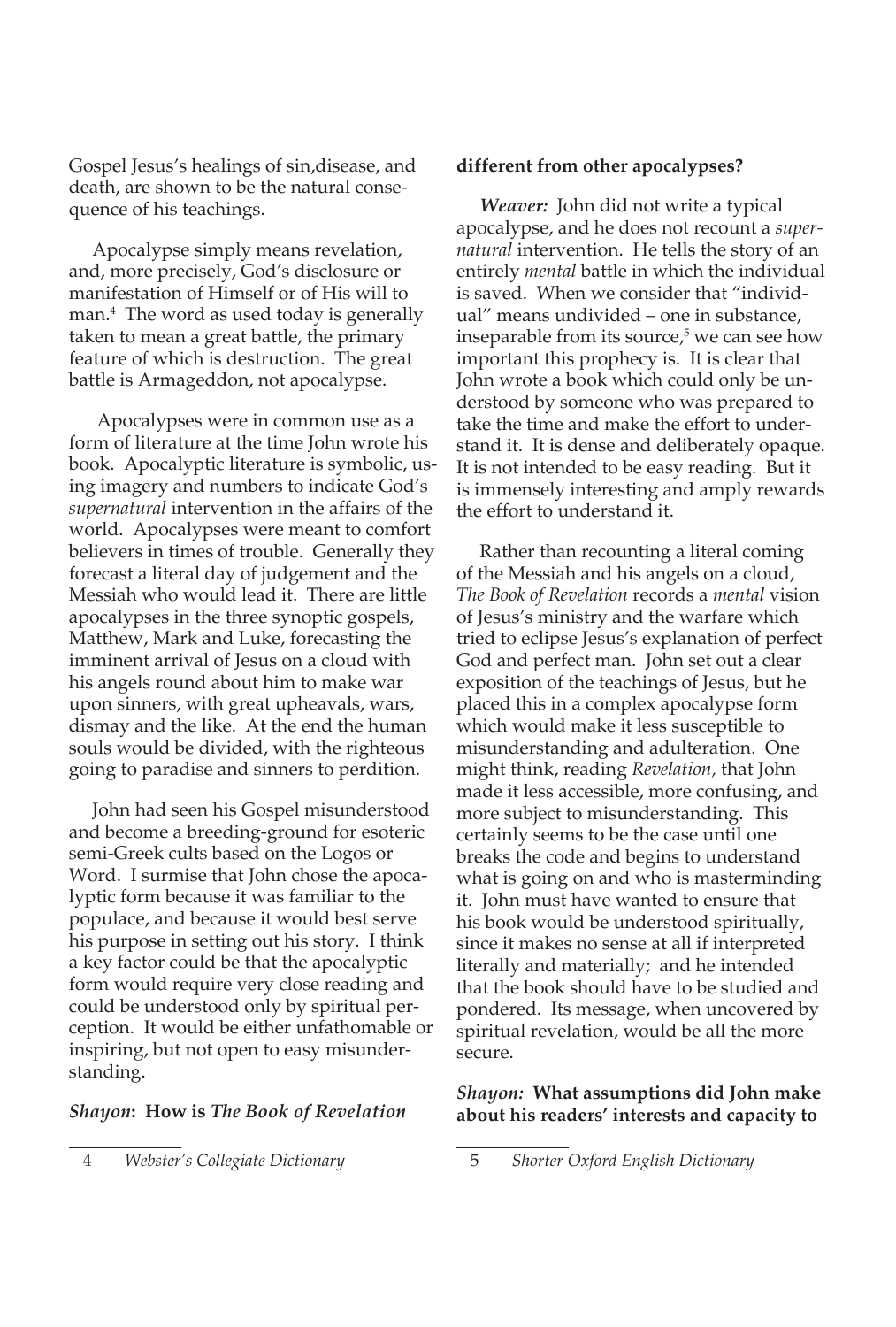#### **understand** *Revelation* **as an apocalypse. Would the readers of his day find** *Revelation* **to be as difficult to understand as many readers of today find it to be?**

*Weaver:* John's readers at the time he wrote his book would have been familiar with apocalypses. His audience would have understood his use of symbols, and their knowledge of the Old Testament would have clarified for them the connections which his book makes with other books of the Bible. I think that *The Book of Revelation*  would have been relatively easily understood by any reader of the day who was not determined upon a literal day of judgement. But I think the book would have required very careful reading nonetheless. *Revelation* needs to be interpreted spiritually, whereupon it shows itself to be a clear exposition of the key teachings of Jesus. The book is no less accessible to the readers of today, but it needs close attention and an open mind to follow it. It must be understood by revelation underpinned with a close study of the symbolism.

#### *Shayon***: In your view, why does Mrs. Eddy place such great importance on** *Revelation***?**

*Weaver:* That Mrs. Eddy did place great importance on *Revelation* is apparent in her writings. Mrs. Eddy deliberately placed "The Apocalypse at the end of *Science and Health"*, for she says that St. John's vision is the acme of Christian Science. In the same sentence, and rather surprisingly, she refers to her own "present feeble sense of Christian Science".6 From this one can infer that Mrs. Eddy regarded St. John's vision of Christian Science as being in advance of her own.

That Mrs. Eddy devoted a whole Chap-

ter to the apocalypse is further evidence of the importance which she placed on it. The only other book in the Bible to merit this attention is Genesis, Chapters 1 and 2. Mrs. Eddy states that "Genesis and the Apocalypse seem more obscure that other portions of the Scripture, because they cannot possibly be interpreted from a material standpoint".7

It is difficult to isolate a reason why Mrs. Eddy placed so much importance on *Revelation*, because there are so many. Her chapter *The Apocalypse* is full of inspiring observations which we encounter regularly in the Lesson Sermons, and which we use in our discussions on Christian Science. The same can be said of *The Book of Revelation*. Speaking of St. John in relation to his Book, Mrs. Eddy writes in *Science and Health*<sup>8</sup> "With his spiritual strength, he has opened wide the gates of glory, and illumined the night of paganism with the sublime grandeur of divine Science….." and "He enthrones pure and undefiled religion…". One sentence which carries enormous implications is "Accompanying this scientific consciousness was another revelation, even the declaration from heaven, supreme harmony, that God, the divine Principle of harmony, is ever with men, and they are His people."<sup>9</sup> This is reinforced in Mrs. Eddy's statement that "God's law is in three words "I am ALL"; and this perfect law is ever present to rebuke the claim of any other law."<sup>10</sup>

#### *Shayon:* **Is** *Revelation* **too advanced for a typical reader today?**

No, it is not. But it needs an understand-

| 7  | S&H 546:18 |
|----|------------|
| 8  | S&H 571:28 |
| 9  | S&H 573.13 |
| 10 | No. 30:11  |

<sup>6</sup> *S&H* 577:28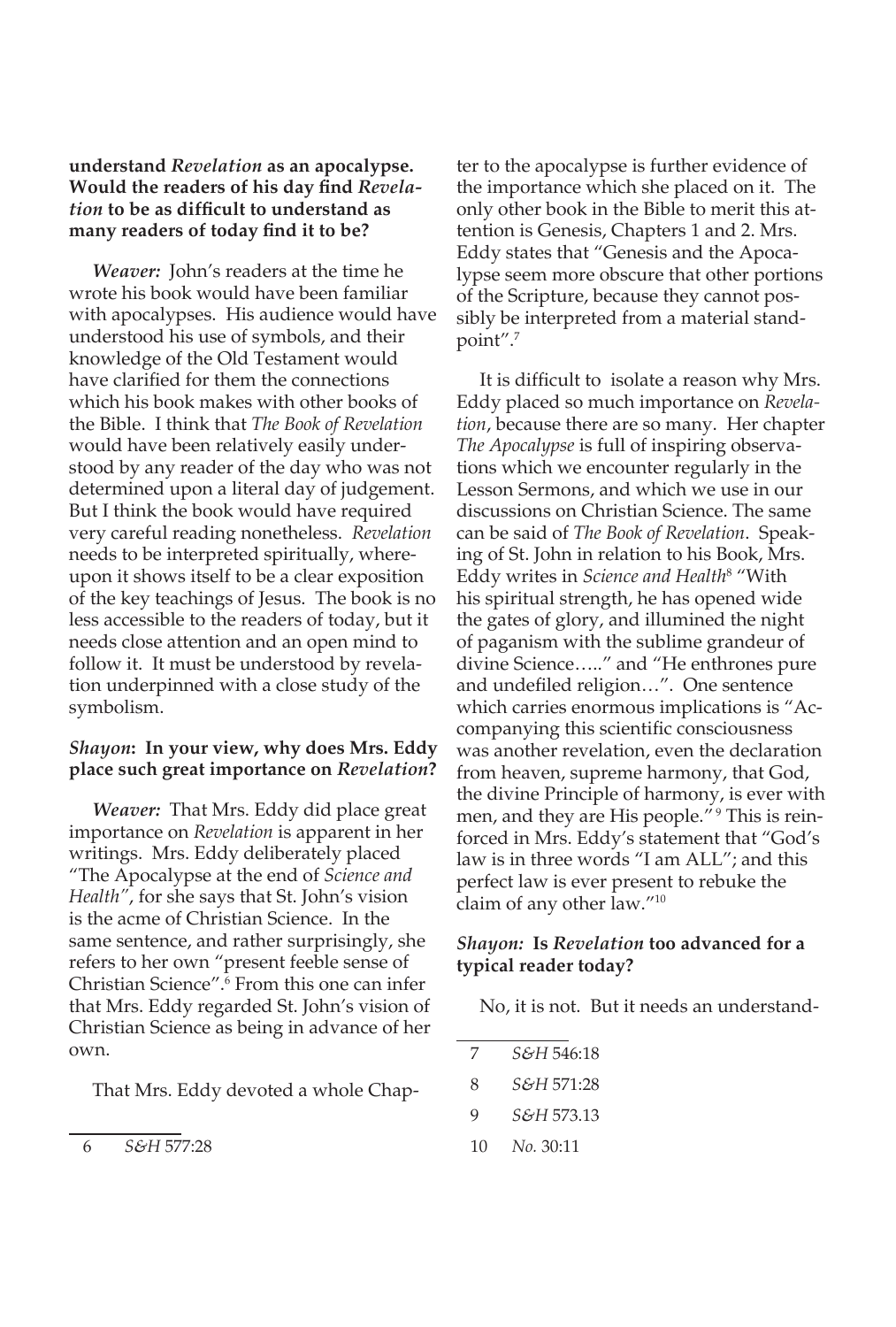ing of the language used. And the language of metaphysics requires careful consideration. The symbols in *Revelation* are spiritual symbols, not material references. Our language and the language of the Bible are necessarily developed from the everyday language of mankind. It is the language of human events, human passions and material realities. It is designed to cover our material needs while also enabling us to discuss more abstract concepts. But our language is not adequate for an easy discussion of metaphysics. Jesus taught by parables and Mrs. Eddy, in her chapter *The Apocalypse*, says that "Spiritual teaching must always be by symbols".<sup>11</sup> John wrote *Revelation* using a language of symbols. We have to decipher these symbols, and we have only human language with which to do it. So we have to define our terms constantly, to pay attention to the detail and to be open to understand the metaphysical meaning behind the words and symbols. Once these are understood, once the code is broken, it becomes much easier and, if I may say so, it becomes exciting, interesting and fun.

#### *Shayon:* **What should a reader do if he/she has read** *Revelation* **and been confused by it? How can a reader use** *Study Notes* **to enable him or her to read** *Revelation* **a bit at a time and understand each section before going on to the next?**

*Weaver:* I would think that *Revelation* confuses everyone in the first instance. Try again, would be the brief answer. It is well worth the effort. I would suggest that a reader should read through *Study Notes* to get a concept of what it includes. Then the reader could open the chapter entitled "*Synopsis and Structure*". This includes a summary of each section or division of the apocalypse. Taking each section in turn, one could read the corresponding verses in the

Bible. The summary in *Study Notes* makes it easier to keep track of what is going on and to follow the thread of the drama. It is not important to try to remember every detail of the narrative. But it is important to see who is speaking; who is controlling the narrative; and to note how each succeeding vision opens the way to the next. The end of the story, the recognition of the New Jerusalem, which Mrs. Eddy defines as "Divine Science; the spiritual facts and harmony of the universe; the kingdom of heaven, or reign of harmony"<sup>12</sup> depends upon John's working through and working out of each of the visions in turn.

*Shayon:* **Some of the symbols as they are depicted in movies and literature conjure up a great fear for people – such as 666, the beast. How should symbol be interpreted based on your study and should Christians be afraid of it?** 

*Weaver:* The beast in *Revelation* is very interesting. He is minutely described in the text, and he is graphically illustrated in many illustrated apocalypses. He is always shown as terrifying, though, in my opinion, some of his images in the illustrated manuscripts are delightful. Nevertheless, the beast and the number of his name, 666, are widely feared throughout Christianity. He has become a symbol of something very threatening and malevolent. The number 666, like the number 13, is generally avoided.

Our suspicion and nervousness concerning the beast are understandable, given his description. He does sound very alarming indeed, with his scarlet red colour, his seven heads and ten horns and his nasty habits.

But this antipathy to the beast is based on two fundamental misapprehensions. St.

*S&H* 575:3

<sup>2</sup> *S&H* 592:8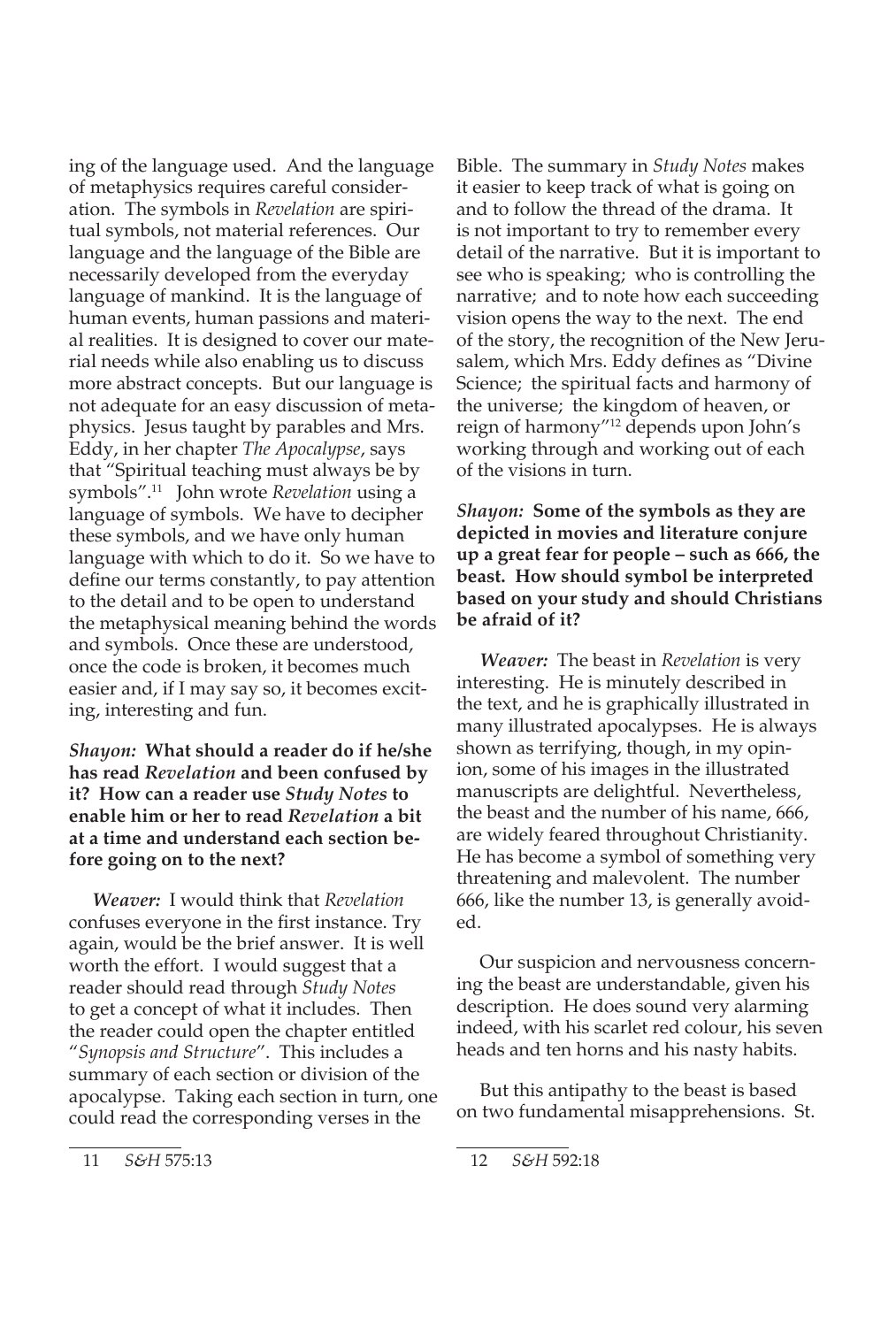John uses the number seven throughout his apocalypse, except in the seventh vision, where seven disappears and the ruling number is twelve. Both seven and twelve are complete numbers. But they have this difference – seven is used to signify completeness which can be either good or bad (for example in the seven years of plenty followed by seven years of famine in the Joseph story), but twelve is used only to signify complete good.

If we now look at the number of the beast, 666, we can see immediately that it is a counterfeit. Why? Because if it were genuine it should be either 7 or 12. John has used 666 to show that it is not 7: it is definitely not 7, as the use three times of 6 shows. And it is not 12, again as the use of 6 three times shows. This tells us, the readers of the book, that the beast is not to be trusted or even believed in.

There is a further fundamental fact about the beast, which should allay any fears we have of him or his number. He has no power. He has no power at all. He cannot do anything of himself. He is a delegate of the dragon. Without the dragon he has no use or function.

#### *Shayon:* **Should we fear the dragon then, instead of the beast?**

*Weaver:* The dragon is equally weirdlooking and nasty. Perhaps we should fear the dragon because he is so ugly and powerful and can make the beast and the second beast do dreadful things? Well, no. Why not? Because the dragon has been cast out of heaven where he was called "the accuser of our brethren". <sup>13</sup> The accuser is cast down and, therefore, there is neither accused nor accusation. There is no power to accuse us of being sick, or dead, poor, hungry or mor-

tal. The great red dragon has been seen to be a deceiver. Once the deception is seen he loses his power. One does not believe that a counterfeit note can be used to buy goods because one has seen that it is a fake. The dragon has been seen to be a fake and he cannot operate openly. Therefore, he delegates his power to the two beasts.

#### *Shayon:* **The reader may object that, even though the dragon is a deceiver, and even though the two beasts have no power, they still stir up a great deal of mayhem in the story.**

*Weaver:* Indeed. But the underlying theme of John's book is to discover the reality of the present perfection of God's Being, to show the perfect God and perfect man which Jesus understood and demonstrated, and to show how anything which appears to be contrary to this perfect vision of the integrity of God and his perfect creation is uncovered, disarmed and destroyed.

All through the record of this mental warfare, the ruling symbol, the symbol which is uncovering, overcoming and controlling, is the risen Christ. St. John calls his book "The Revelation of Jesus Christ".4 The writer of the letters to the angels of the seven churches is the risen Christ. The seven seals are opened by the Lamb – a symbol for the Christ. The trumpets, which unlock various disasters, are sounded by the angels which stood before God. The seven vials containing the seven last plagues are held and poured by these same angels. The beasts and the dragon are finally overcome by the second rider on a white horse, who has several names, including "Faithful and True" and "The Word of God". Everything that happens is to the glory of God and brings to light the unchanging, changeless perfection of God's own concept of His own

<sup>13</sup> *Rev.* 12:10

<sup>14</sup> *Rev.* 1.1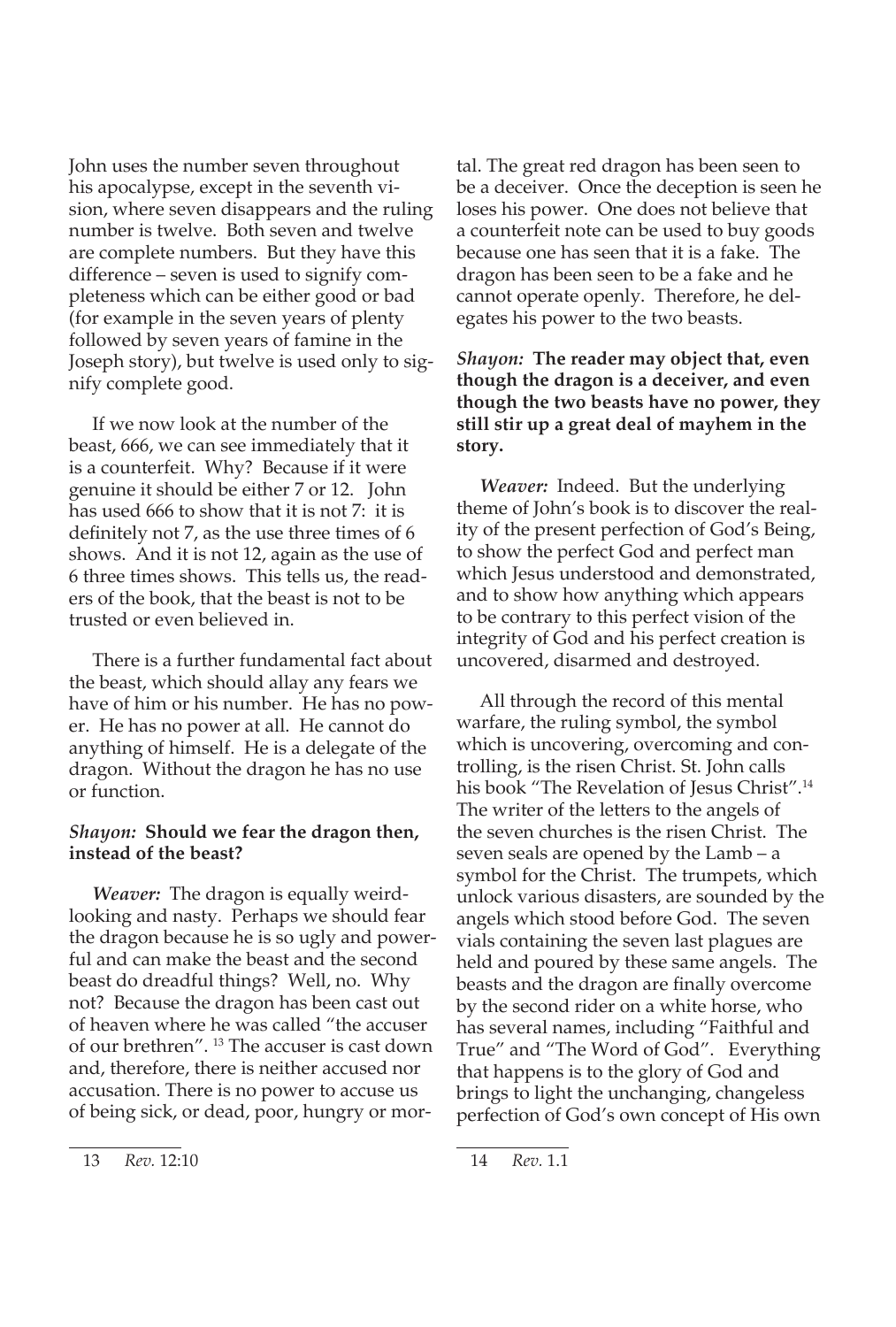Being and man's undivided, inseparable relationship to God.

#### **Shayon: Many readers try to interpret** *Revelation* **literally and thus wind up seeing this as a forecast of doomsday for mankind. Why should** *Revelation* **be interpreted spiritually and metaphysically rather than literally?**

**Weaver:** Many people have tried to interpret *Revelation* literally and many still do. Near the end of the book there is the customary curse of apocalypses – an admonition not to add to, subtract from nor alter any of the words of the prophecy. This curse, common to and typical of apocalypses, was aimed at future copyists to safeguard the integrity of the author's work. If one abides by John's admonition, and makes no changes, then it is actually impossible to make a coherent literal interpretation of the book. It is clear that John has deliberately contrived that a literal interpretation would be nonsense. So, one has a choice. Leave the book alone entirely, or try to understand it from a spiritual and metaphysical standpoint.

Mrs. Eddy, speaking of the Bible as a whole says that "The literal rendering of the Scriptures makes them nothing valuable, but often is the foundation of unbelief and hopelessness. The metaphysical rendering is health and peace and hope for all. The literal or material reading is the reading of the carnal mind, which is enmity toward God, Spirit."<sup>15</sup>

The spiritual and metaphysical interpretation of *The Book of Revelation* is very comforting. The seventh vision, the vision of The City of Our God, is a liberating explanation of New Jerusalem, which Mrs. Eddy defines as "Divine Science: the spiritual facts

and harmony of the universe; the kingdom of heaven, or reign of harmony."<sup>16</sup> City is a symbol for consciousness, and, as Mrs. Eddy says "All consciousness is Mind and Mind is God."<sup>17</sup> So this revelation of the City of our God, New Jerusalem, shows us Mind's own consciousness of God's own perfection of being. It shows us that we are not separate or divided from this consciousness; that we are entirely one with it. Revelation is a supremely important book, meriting close study. In spite of all the ugly and threatening images which it contains, it is a joyful journey with great blessings.

#### *Shayon:* **Thank you for being with us today. And thank you for for such a helpful and insightful guide to** *Revelation***!**

*Weaver:* Thank you, Kristyn, for inviting me.

#### *Abbreviations* **Writings of Mary Baker Eddy**

- *Mis. Miscellaneous Writings*
- *No. No and Yes*
- *Ret. Retrospection and Introspection*
- *S&H Science and Health with Key to the Scrip tures*

6 *S&H* 592:8

7 *Ret.* 56:8

<sup>15</sup> *Mis.* 168-171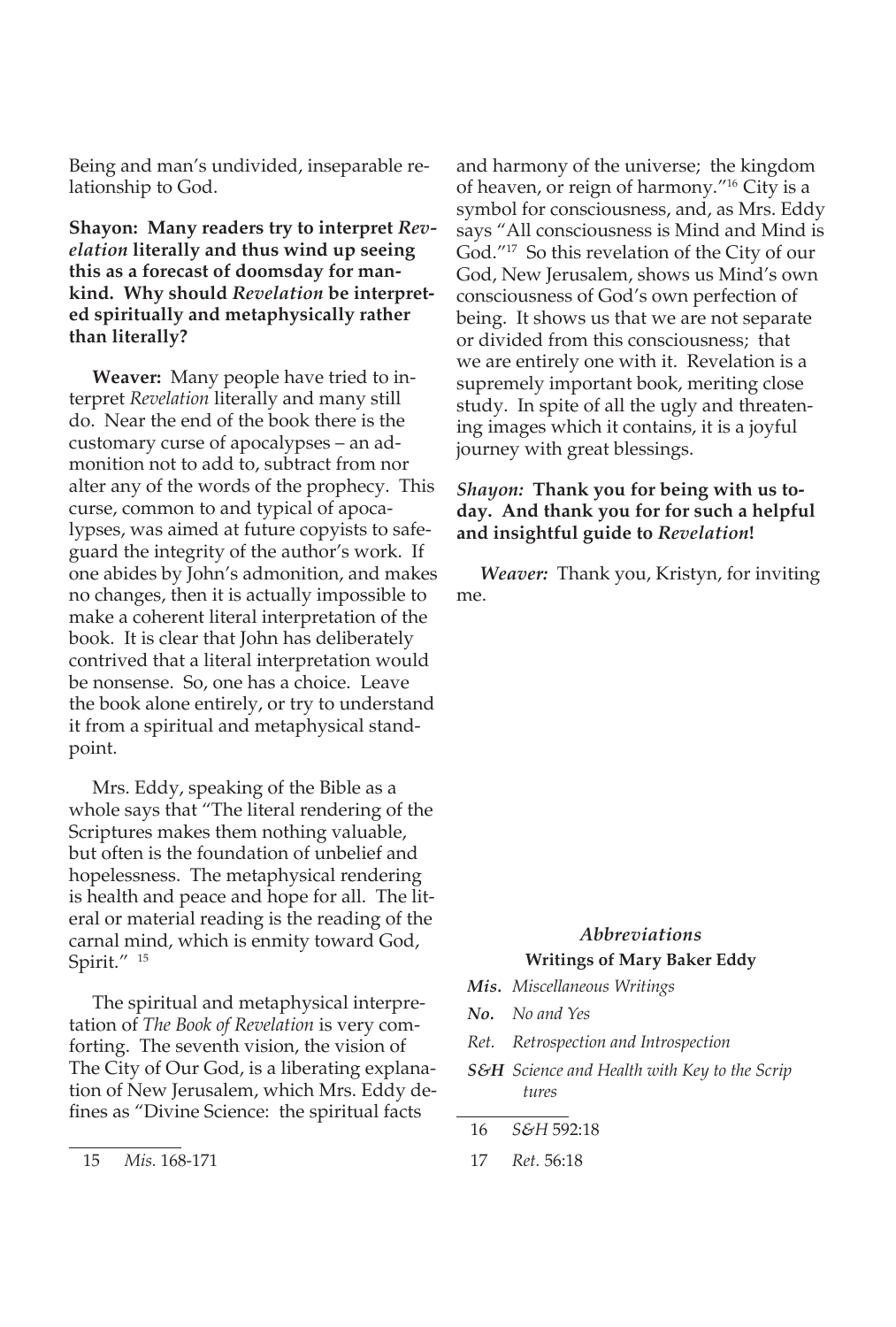### **About Naomi Weaver**

Naomi Weaver, C.S., spent her childhood in Southern Rhodesia (now Zimbabwe) and South Africa. She grew up in a Christian Science family, and her father was for many years a Journal-listed practitioner. She moved to London when in her teens and attended a school that trained her to be a corporate secretary.

After marrying an American, Naomi moved to Philadelphia, where she and her husband started an export business. After three years, the couple moved to London to further develop their company. Several years later, Naomi took a sabbatical from the business to earn a premier executive Masters in Business Administration on a Sloan Fellowship at London Business School. By 997, when she sold the company, it had grown to be an international enterprise operating in seventy countries.

Naomi has maintained a lifelong interest in Christian Science and has studied the Bible and Mrs. Eddy's writings, as well as the writings of many other students and teachers of Christian Science. In particular, she has devoted a great deal of time to the study of *Revelation*.

Mrs. Weaver lives in London, where she continues her Bible study and research, as well as expanding her interest in the arts, literature, and music.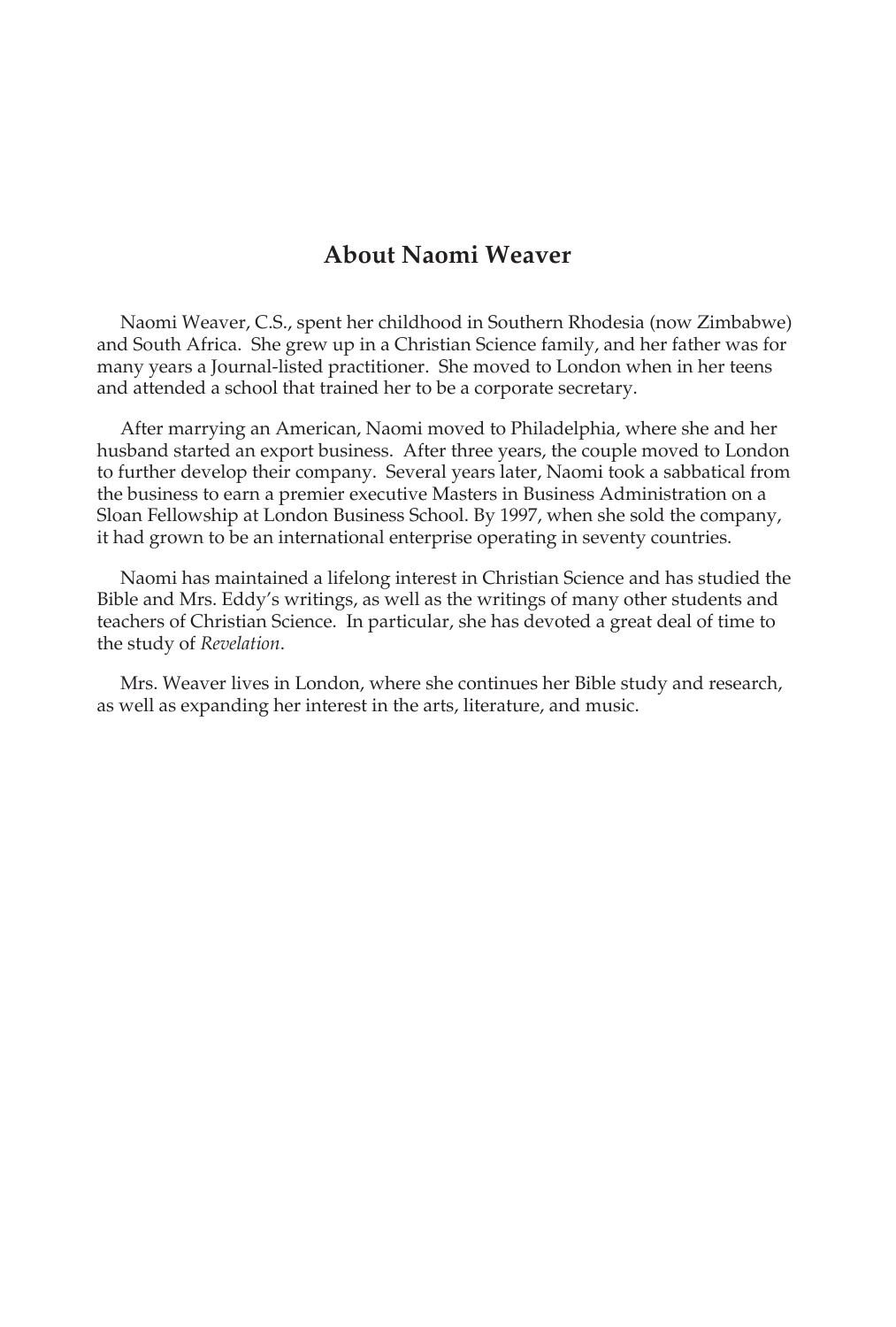# **Mulberry Press Publications and CDs**

**Please visit www.MulberryPress.com for more information.**

*As "I" See It,* by John Hargreaves, C.S. 285 pages, paperback book, \$20 plus shipping from the U.S.

*The Christian Science Revolution in Thought,* by John Hargreaves, C.S. 350 pages, hardcover book, \$30 plus shipping from England.

*They Shall Be All Taught of God, by John Hargreaves, C.S. 115 pages, hardcover* book, \$20 plus shipping from England

*Addresses and Other Writings on Christian Science,* by Doris Dufour Henty, C.S. 398 pages, hardcover book. The 2007 printing will be available in October 2007. \$32 plus shipping from the U.S.

*Principle and Practice,* by Hendrik J. de Lange, C.S.B. 365 pages, hardcover book, \$22, plus shipping from England.

*Letters From John Hargreaves,* by John Hargreaves, C.S. 400 pages est., coming in late 2007 from Mulberry Press. Please consult our website for updates.

#### **CD Audio Titles and Booklets by John Hargreaves, C.S.**

**Individuality** *and* **The Universal Nature of Church and Man** (CD \$3; booklet \$0, plus shipping)

Principle's Unerring Direction (CD \$13, plus shipping)

**The Lord's Prayer** (2 CDs \$25; booklet \$10, plus shipping)

The Indivisibility of the Infinite (2 CDs \$25; booklet \$15, plus shipping)

**"The Divine Idea and the Human Concept" and "In Thy Light"** (2 CDs \$25; booklet \$0, plus shipping)

**The Underlying Perfection of Being** (3 CDs \$37, plus shipping)

**My Glorious Subjective Universe** (1 CD \$13, plus shipping)

**The Science of Spiritual Reflection** (2 CDs \$25, plus shipping)

#### **Visit www.MulberryPress.com To Order From Our Full List**

#### **Or Telephone:**

Ms. Kate Deskford • Mulberry Press

**860-967-3882 (in the United States) • 020-8133-1149 (in the United Kingdom)** Please leave a voice mail with your phone number and we will call you back.